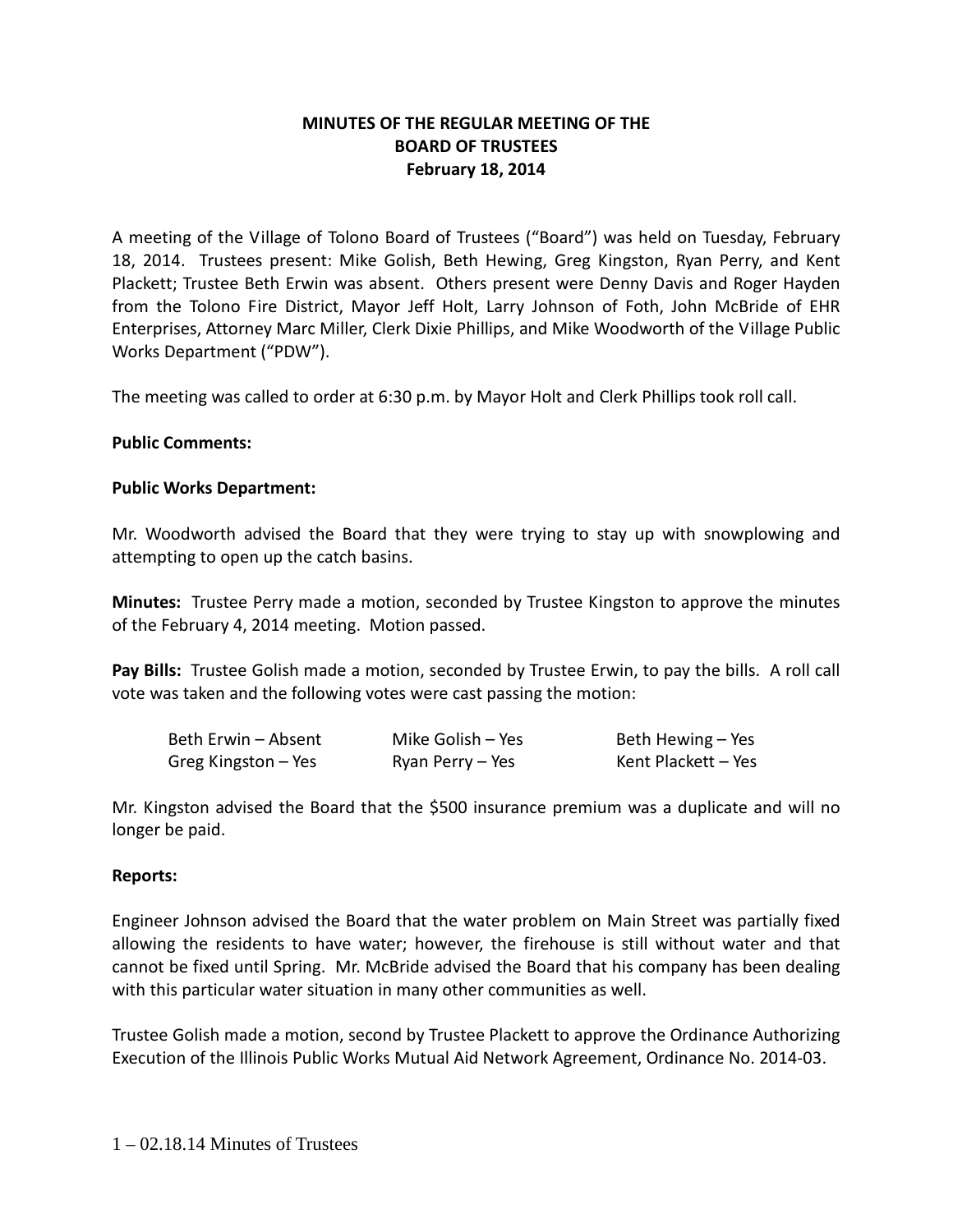## **Old Business:**

The Tolono Fire District TIF Application was deferred to the next meeting matter a straw vote was taken: Trustees Hewing, Kingston, and Perry - yes; Trustees Golish and Plackett - no. Trustee Plackett also said that the \$50,000 already given to the TFD should be shown.

The Ordinance to vacate a portion of Galloway Street was deferred to the second meeting in March.

### **New Business:**

Trustee Golish made a motion, seconded by Trustee Perry, to approve the sewer credits as follows:

| Pops Car Wash \$ 255.98 |            |
|-------------------------|------------|
| Dana Temple \$ 85.85    |            |
| Premier Coop            | \$903.29   |
| <b>Bill Kirby</b>       | \$252.32   |
| TOTAL:                  | \$1,497.44 |

A roll call vote was taken and the following votes were cast passing the motion:

| Beth Erwin - Absent | Mike Golish - Yes | Beth Hewing – Yes   |
|---------------------|-------------------|---------------------|
| Greg Kingston – Yes | Ryan Perry – Yes  | Kent Plackett - Yes |

Trustee Kingston asked about papers received from the County, which could affect property 1.5 miles outside the Village limits.

Trustee Golish presented information on an audio system for the conference room. Trustee Golish made a motion, seconded by Trustee Erwin to purchase 7 gooseneck mics, 1 multi directional

"boundary" mic, an 8 channel mixer to combine the inputs and a recorder, not to exceed \$2900. A roll call vote was taken and the following votes were cast passing the motion:

| Beth Erwin - Absent | Mike Golish - Yes | Beth Hewing – Yes  |
|---------------------|-------------------|--------------------|
| Greg Kingston – No  | Ryan Perry - Yes  | Kent Plackett - No |

There will be estimates presented at the next meeting for construction of a door between the conference room and the remaining offices.

There will be a special meeting held to discuss the Policy & Procedure Manual once all members have reviewed it.